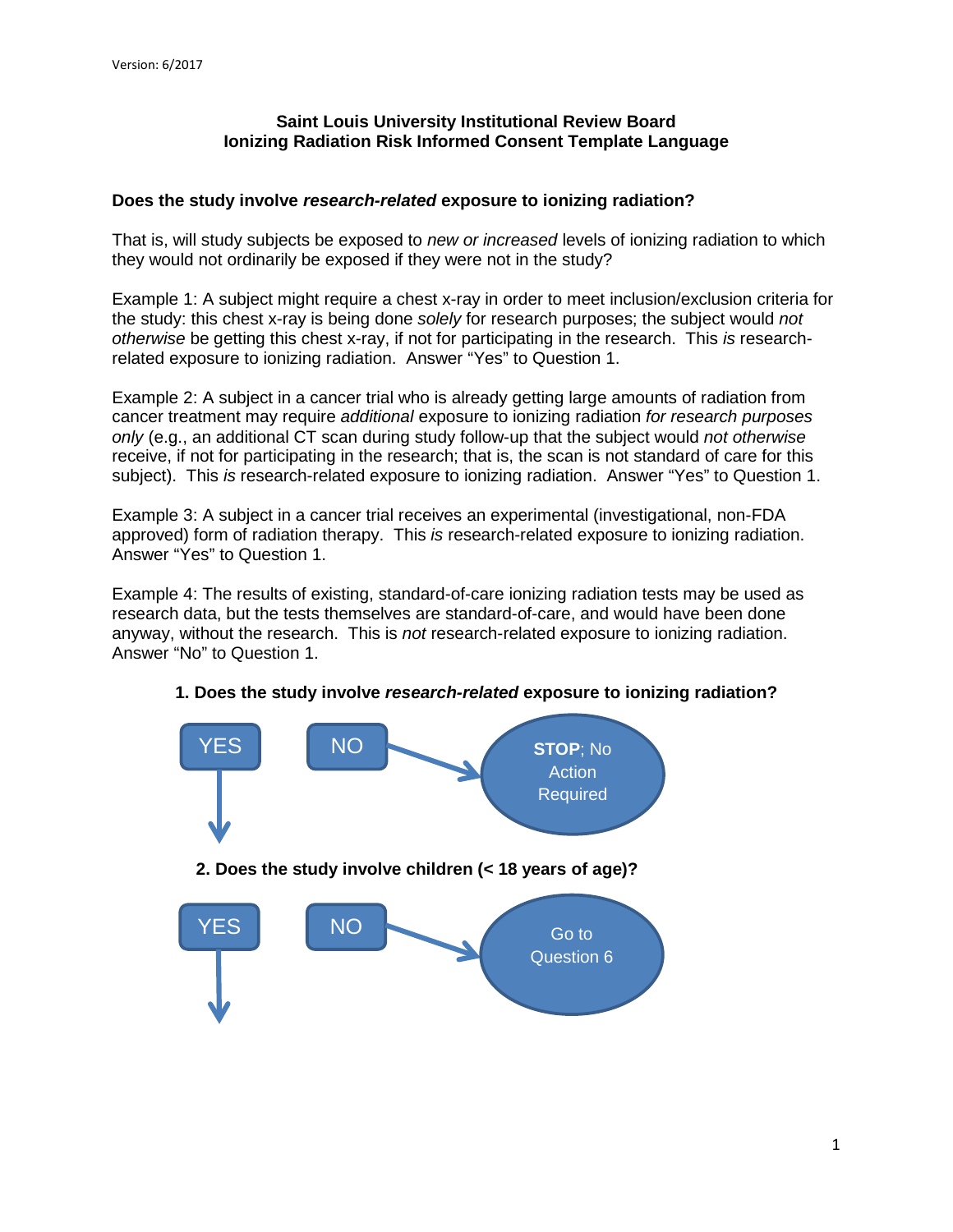# **QUESTIONS 3-5 PERTAIN TO STUDIES WITH CHILDREN (< 18 YEARS OF AGE)**





<sup>3.</sup>a. In section 4 of the study consent form ("What are the risks?"), insert the following language:

"In this study, you will be exposed to a small amount of 'ionizing radiation,' such as x-rays. Studies have shown that getting a lot of radiation at one time or getting many small amounts over time may cause cancer. The risk of getting cancer from the radiation in this study is very small."







4.a. In section 4 of the study consent form ("What are the risks?"), insert the following language:

"In this study, you will be exposed to about 11-100 mrem of 'ionizing radiation,' such as x-rays. (A 'mrem' is how we measure radiation dose.) In comparison, one chest x-ray would give you 10-20 mrem. One airplane flight across the United States would give you 2-5 mrem. The natural radiation we are exposed to all the time—like from the sun—gives us about 300 mrem per year.

Chest x-rays and background radiation have not been found to harm most healthy people. The main potential risk from radiation exposure is cancer. The risk of getting cancer from radiation depends on how much radiation you are exposed to. It is difficult to calculate an exact risk of cancer from the low amounts of radiation used in this study, but the extra risk will be no more than about 1 in 5,000. In comparison, the risk of anyone getting cancer over the first 20 years of life is just over 1 in 300."

**STOP [This is considered slightly more than minimal risk exposure for** *children***]**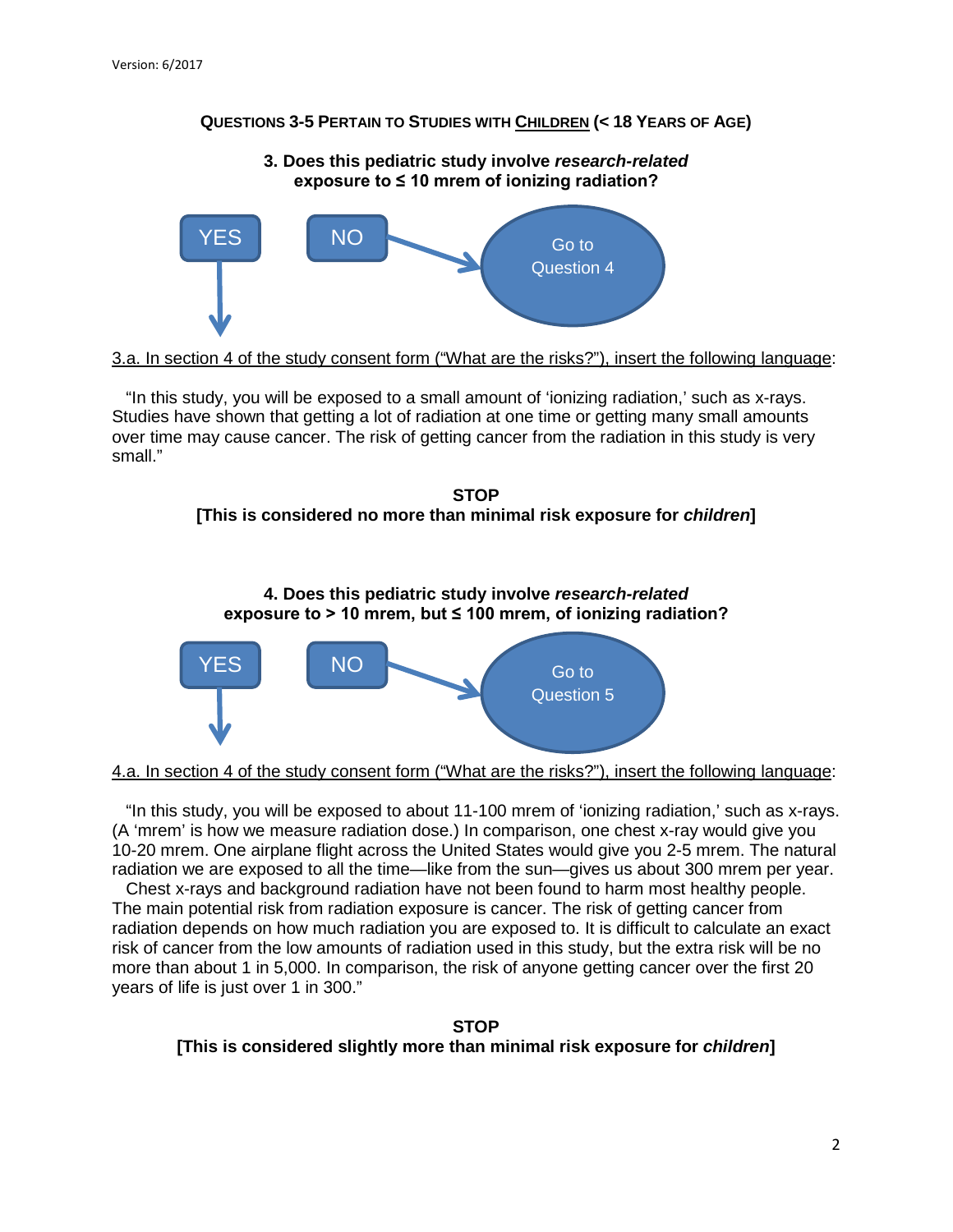# **5. Does this pediatric study involve** *research-related* **exposure to > 100 mrem of ionizing radiation** *that could be beneficial to the subject therapeutically and/or diagnostically***?**

Regarding the potential for benefit, here are some examples: (a) If the therapy under study *is* radiation, then it has *potential* benefit to the research subject. (b) If the *research-related*  radiation is used to guide treatment decision-making or could detect disease progression, then it has *potential* benefit to the subject. Neither of these conditions would apply to healthy subjects.



### 5.a. In section 4 ("What are the risks?") of the study consent form, insert the following language:

"In this study, you will be exposed to more than 100 mrem of 'ionizing radiation,' such as xrays. (A 'mrem' is how we measure radiation dose.) In comparison, one regular chest x-ray would give you 10-20 mrem. One airplane flight across the United States would give you 2-5 mrem. The natural radiation we are exposed to all the time—like from the sun—gives us about 300 mrem each year.

Chest x-rays and background radiation have not been found to harm most healthy adults. The main potential risk from exposure to radiation is cancer. It is difficult to calculate an exact risk of cancer from the amount of radiation used in this study, but the extra risk will be at least around 1 in 5,000. As the amount of radiation increases, so does the potential risk of cancer. For example, the extra risk of cancer from exposure to more than 500 mrem would be at least around 5 in 5,000. In comparison, 2 in 5 people will get cancer at some point during their lifetime, and 1 of those 5 will die from the cancer."

#### **STOP [This is considered greater than minimal risk exposure for** *children***]**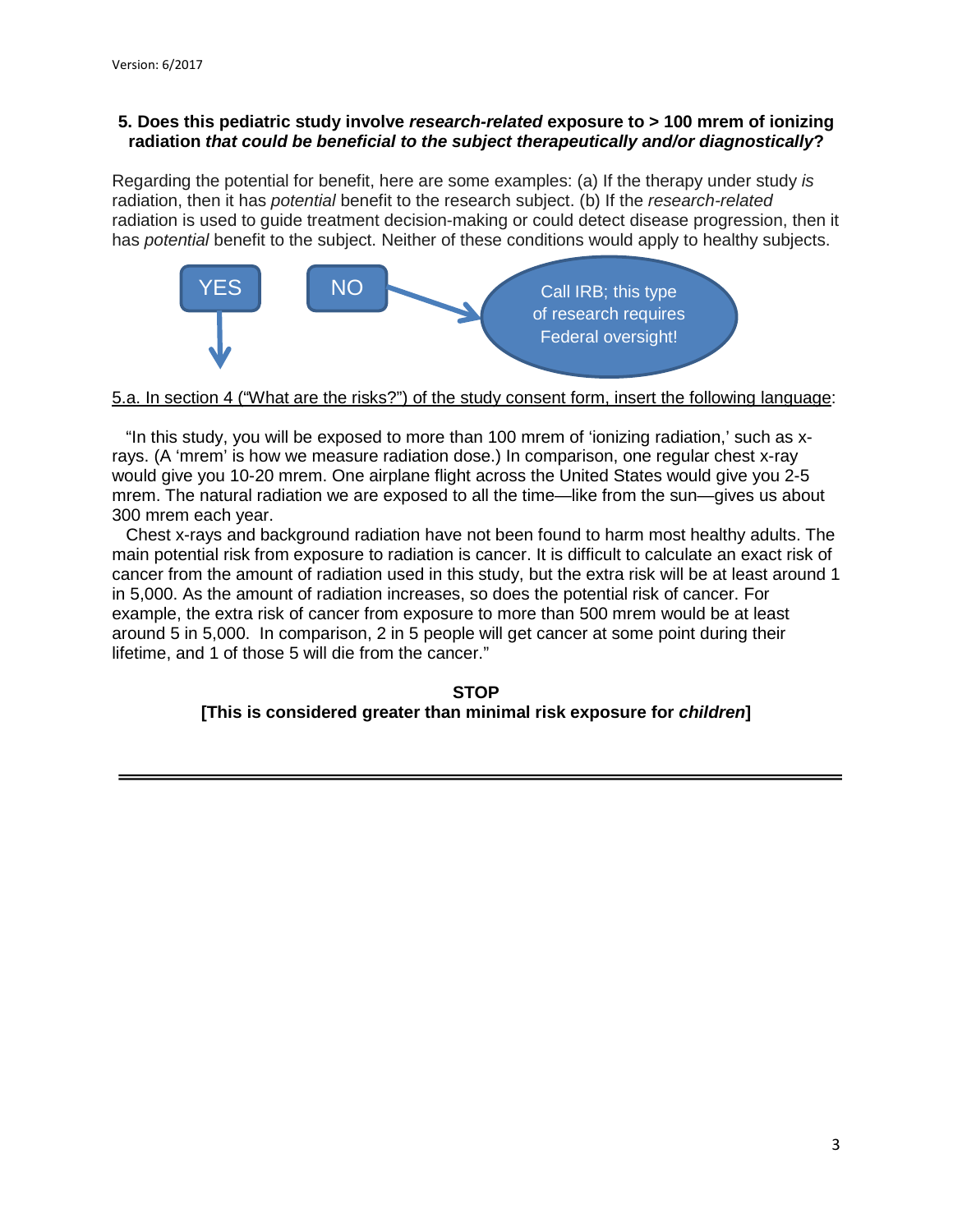# **QUESTIONS 6-9 PERTAIN TO STUDIES WITH ADULTS (≥ 18 YEARS OF AGE)**



6.a. In section 4 ("What are the risks?") of the study consent form, insert the following language:

"In this study, you will be exposed to a small amount of 'ionizing radiation,' such as x-rays. Studies have shown that getting a lot of radiation at one time or getting many small amounts over time may cause cancer. The risk of getting cancer from the radiation in this study is very small."







7.a. In section 4 ("What are the risks?") of the study consent form, insert the following language:

"In this study, you will be exposed to about 101-500 mrem of 'ionizing radiation,' such as xrays. (A 'mrem' is how we measure radiation dose.) In comparison, one chest x-ray would give you 10-20 mrem. One airplane flight across the United States would give you 2-5 mrem. The natural radiation we are exposed to all the time—like from the sun—gives us about 300 mrem per year.

Chest x-rays and background radiation have not been found to harm most healthy adults. The main potential risk from exposure to radiation is cancer. The risk of getting cancer from radiation depends on how much radiation you are exposed to. It is difficult to calculate an exact risk of cancer from the amount of radiation used in this study, but the extra risk will be no more than about 1 in 2,000. In comparison, 2 in 5 people will get cancer at some point during their lifetime, and 1 of those 5 will die from the cancer."

**STOP [This is considered greater than minimal risk exposure for** *adults***]**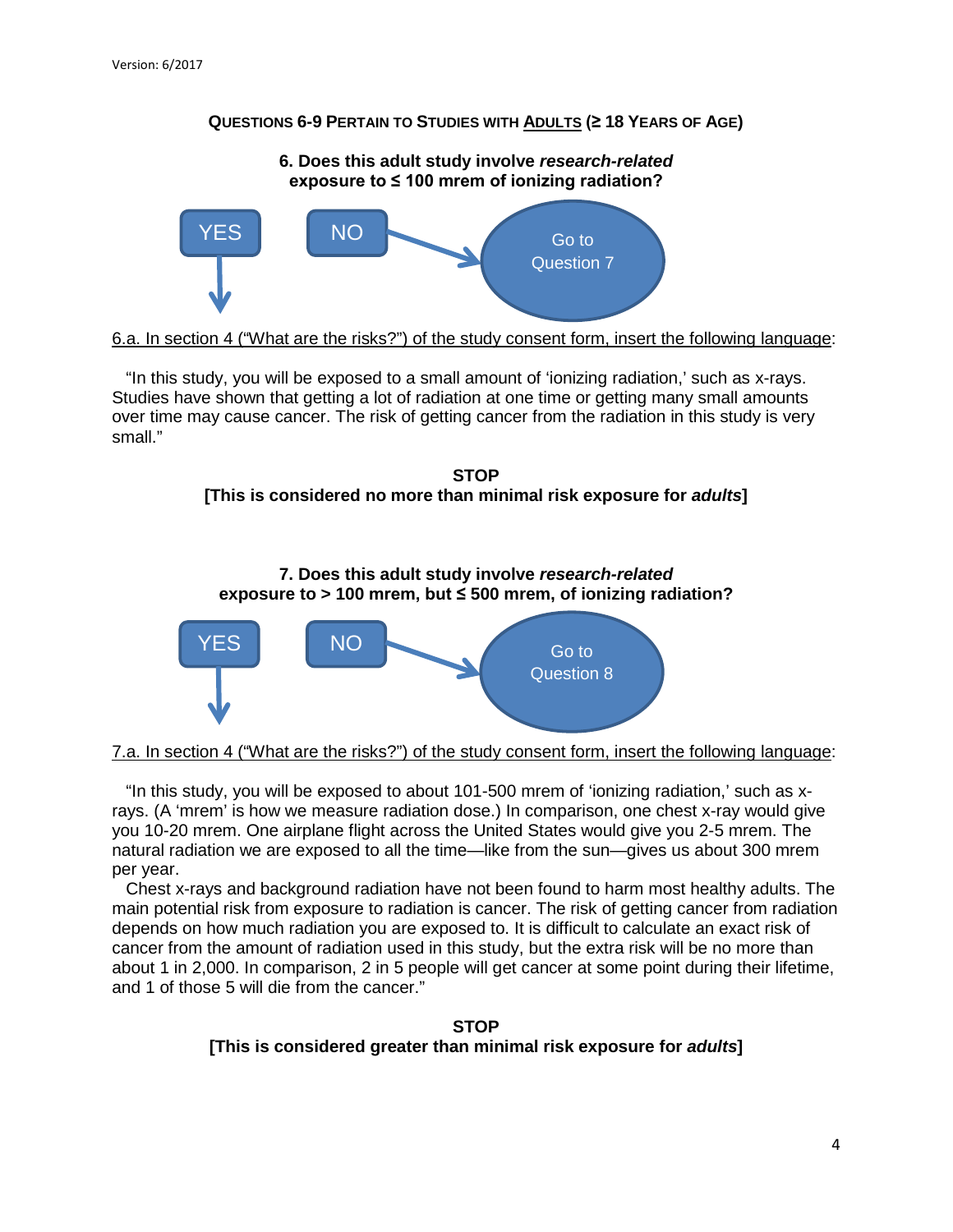# **8. Does this adult study involve** *research-related* **exposure to > 500 mrem of ionizing radiation** *that could be beneficial to the subject therapeutically and/or diagnostically***?**

Regarding the potential for benefit, here are some examples: (a) If the therapy under study *is* radiation, then it has *potential* benefit to the research subject. (b) If the *research-related*  radiation is used to guide treatment decision-making or could detect disease progression, then it has *potential* benefit to the subject. Neither of these conditions would apply to healthy subjects.



### 8.a. For exposures  $>500$  mrem- $\lt l = 2,000$  mrem, insert the following language in section 4 ("What are the risks?") of the study consent form. For >2000 mrem, see 8b, below.

"In this study, you will be exposed to more than 500 mrem of 'ionizing radiation,' such as xrays. (A 'mrem' is how we measure radiation dose.) In comparison, one chest x-ray would give you 10-20 mrem. One airplane flight across the United States would give you 2-5 mrem. The natural radiation we are exposed to all the time—like from the sun—gives us about 300 mrem per year.

Chest x-rays and background radiation have not been found to harm most healthy adults. The main potential risk from exposure to radiation is cancer. It is difficult to calculate an exact risk of cancer from the amount of radiation used in this study, but the extra risk will be at least around 1 in 2,000. As the amount of radiation increases, so does the potential risk of cancer. For example, the extra risk of cancer from exposure to more than 1,500 mrem would be at least around 3 in 2,000. In comparison, 2 in 5 people will get cancer at some point during their lifetime, and 1 of those 5 will die from the cancer."

# **STOP [This is considered greater than minimal risk exposure for** *adults***]**

8b. For exposures >2,000 mrem insert the following language in section 4 ("What are the risks?) of the study consent form.

For the consent risk language for this level of exposure, go the the Duke radiation exposure calculator: [https://vmw-oesoapps.duhs.duke.edu/radsafety/consents/irbcf\\_asp/default.asp.](https://vmw-oesoapps.duhs.duke.edu/radsafety/consents/irbcf_asp/default.asp)

Enter the radiological procedures that will be part of this study that are not standard of care, and then have the site generate a risk statement. Note: choose whether your study involves subjects with or without cancer. Some minor editing of the Duke language will be required to make it study and site specific (see highlighted portions of the following EXAMPLE).

EXAMPLE: If you take part in this research, you will have one or more medical imaging studies which use radiation. The tests or treatments you will have include four abdominal CT scans. The radiation dose from this research is about XXX mrem. **(EDIT NOTE: SLU prefers to list** exposures in mrems. Convert the millisievert figure generated by the Duke website to mrem by multiplying by 100 (e.g., 31 millisieverts = 3,100 mrem). To give you an idea about how much radiation you will get, we will make a comparison with an every-day situation. Everyone receives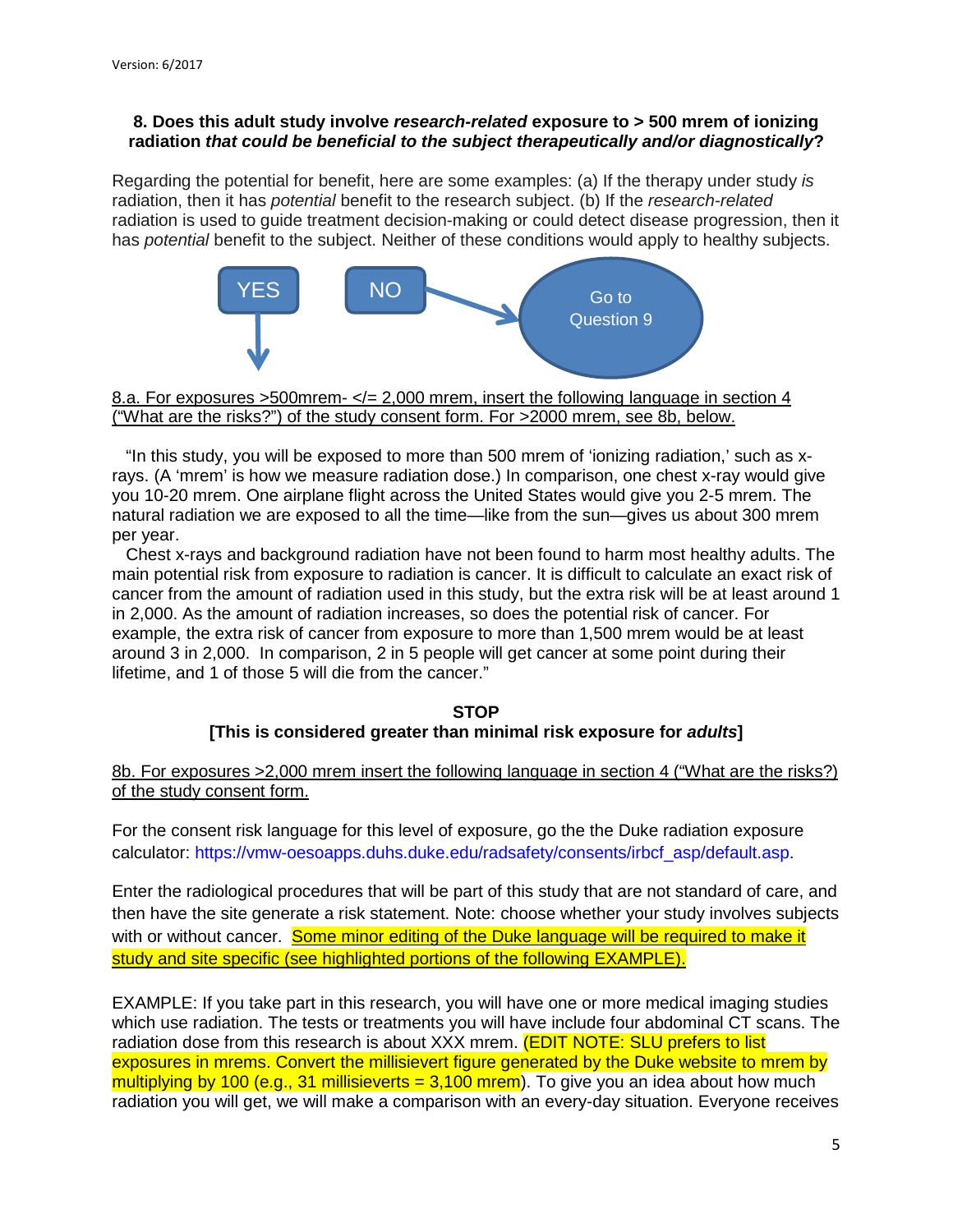a small amount of unavoidable radiation each year. Some of this radiation comes from space and some from naturally-occurring radioactive forms of water and minerals. This research gives your body the equivalent of about 10 extra years' worth of this natural radiation. The radiation dose we have discussed is what you will receive from this study only, and does not include any exposure you may have received or will receive from other tests.

A possible health problem seen with radiation exposure is the development of a second cancer later in life. This extra cancer risk is higher at younger ages and for girls and women. The extra lifetime risk of dying of a fatal cancer due to the radiation exposure from this research may range from about one in 1,000 to about one in 400. At such low radiation exposures, scientists disagree about the amount of risk. (EDIT NOTE: remove the following line, since prior line describes that there is some disagreement as to levels of risk. "These estimates are very uncertain, and there may be no extra risk at all.")

We can compare this possible extra cancer risk to other risks (over a lifetime) that everyone is subject to in everyday life. For example, the chances of a person dying of cancer with no extra radiation exposure are about one in 4. The chances of dying in a car crash are about one in 82, and the chances of being killed by a car while crossing the street are about one in 730.

# **STOP [This is considered greater than minimal risk exposure for** *adults***]**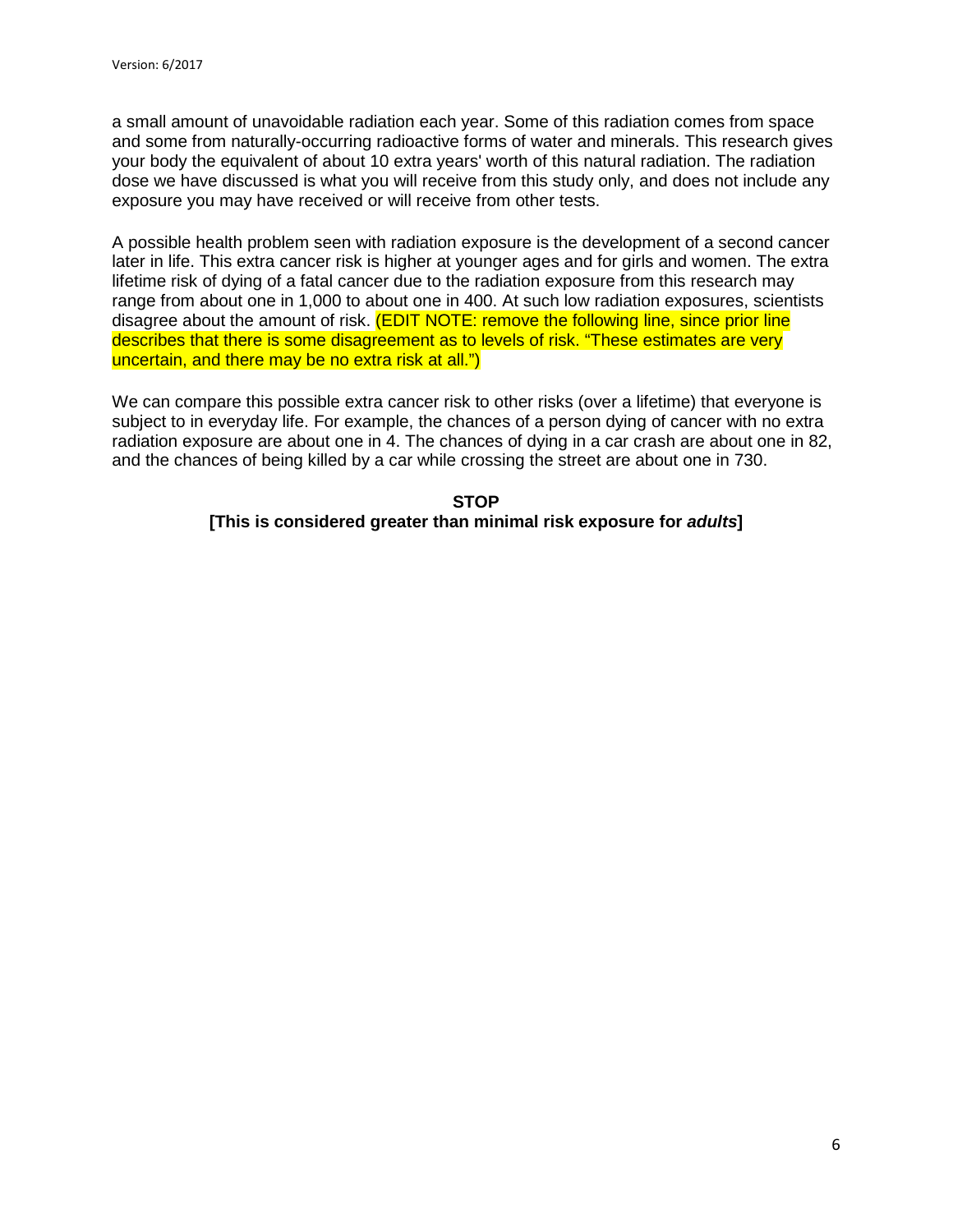### **9. Does this adult study involve (no benefit)** *research-related* **exposure to > 500 mrem, but ≤ 2,000 mrem, of ionizing radiation?**



#### 9.a. In section 4 ("What are the risks?") of the study consent form, insert the following language:

"This research study involves exposure to about 501-2,000 mrem of 'ionizing radiation,' such as x-rays, from one or more procedures that are not for your medical care and are for research purposes only. (A 'mrem' is how we measure radiation dose.) In comparison, one chest x-ray would give you 10-20 mrem. One airplane flight across the United States would give you 2-5 mrem. The natural radiation we are exposed to all the time—like from the sun—gives us about 300 mrem per year.

Chest x-rays and background radiation have not been found to harm most healthy adults. The main potential risk from exposure to radiation is cancer. The risk of developing cancer from radiation may occur 5-10 years after the exposure, but also may not happen until decades later. As the amount of radiation increases, so does the potential risk of cancer. It is difficult to calculate an exact risk of cancer from the amount of radiation used in this study, but the extra risk will be no more than about 1 in 500. In comparison, 2 in 5 people will get cancer at some point during their lifetime, and 1 of those 5 will die from the cancer. However, the risk of getting cancer and the risk of dying from any cause are fairly low in young people and increase progressively as we get older, as shown in the table below:

| At age:  | The risk of getting<br>cancer over the<br>next 10 years is: | The risk of dying from<br>cancer over the next 10<br>years is: | The risk of dying from<br>any cause over the next<br>10 years is: |
|----------|-------------------------------------------------------------|----------------------------------------------------------------|-------------------------------------------------------------------|
| 20 years | 1 in 200                                                    | 1 in 400                                                       | 1 in 111                                                          |
| 40 years | 3 in 100                                                    | 3 in 200                                                       | 3 in 111                                                          |
| 60 years | 13 in 100                                                   | 13 in 200                                                      | 13 in 104                                                         |

You should discuss all of the information in this section with the study investigator, and ask questions to clarify anything you do not understand. Be sure to tell the study investigator about any other research you have been in where you had ionizing radiation, and also whether you are exposed to radiation in other ways like on your job or as part of your medical care."

#### **STOP [This is considered greater than minimal risk exposure for** *adults***]**